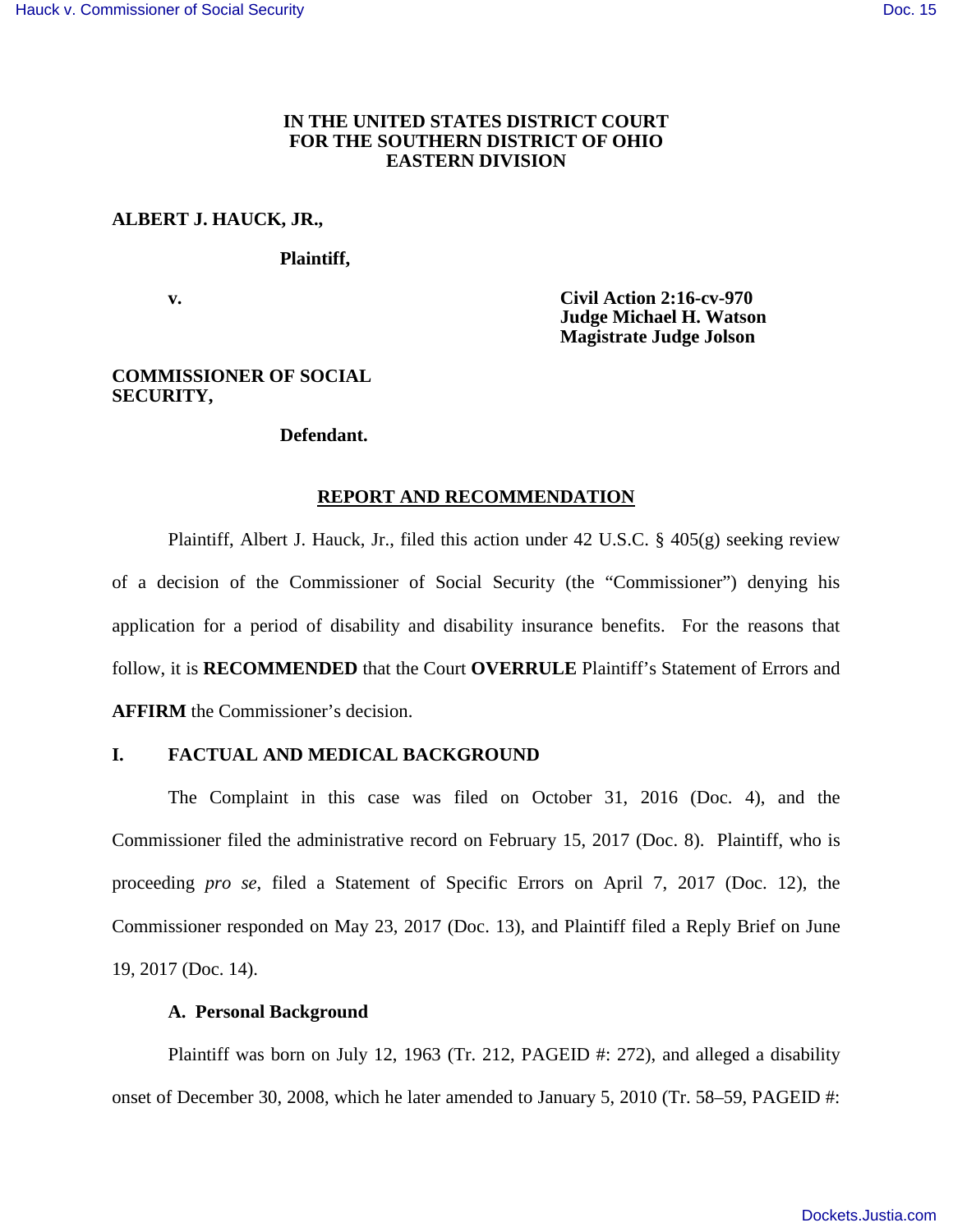114–15; Tr. 178, PAGEID #: 237). He has a high school education (Tr. 45, PAGEID #: 10), work experience installing drywall (Tr. 47, PAGEID #: 68), and was last insured on March 31, 2011 (Tr. 179, PAGEID #: 239).

#### **B. Relevant Hearing Testimony**

Administrative Law Judge Edmond Giorgione (the "ALJ") held a hearing on April 6, 2015. (Tr. 37, PAGEID #: 93). During the hearing, Plaintiff testified that his most severe problems are in his neck and lower back, which is causing problems in his hips. (Tr. 48, PAGEID #: 104). Although Plaintiff had neck surgery in 2010, it did not alleviate his pain which is "[o]nly progressively getting worse." (Tr. 53–54, 58, PAGEID #: 109–110, 114). Plaintiff stated that he is in constant pain and unable to "lift too much of anything…." (Tr. 49, PAGEID #: 105). He indicated that, at times, his pain causes him to act grouchy and irritable toward his wife and others. (Tr. 49–50, PAGEID #: 105–106). Plaintiff takes a muscle relaxer, blood pressure medicine, and diabetes medicine. (Tr. 52, PAGEID #: 108).

Plaintiff fears doctors based on a 1998 incident. (Tr. 56, PAGEID #: 112). He explained, "[i]n 1998 I went into the hospital to get an appendix removed. Well, somehow my spleen ended up getting ruptured and I was sent home bleeding to death. And ever since that time I have had trouble with doctors." (*Id*.). He indicated that because of that incident and because his neck surgery failed to alleviate his pain, he is reluctant to take his doctor's recommendation that he have knee surgery to address the "bone on bone" in his knee. (*Id*.).

Plaintiff testified that he has trouble walking and falls on occasion. (Tr. 48, PAGEID #: 104). He watches television, occasionally goes to the grocery store, dresses himself, cares for his personal hygiene, drives, and cuts the lawn with a riding mower. (Tr. 49–51, 53, PAGEID #: 105–107, 109). Plaintiff stated that his wife takes care of the flowers. (Tr. 51, PAGEID # 107).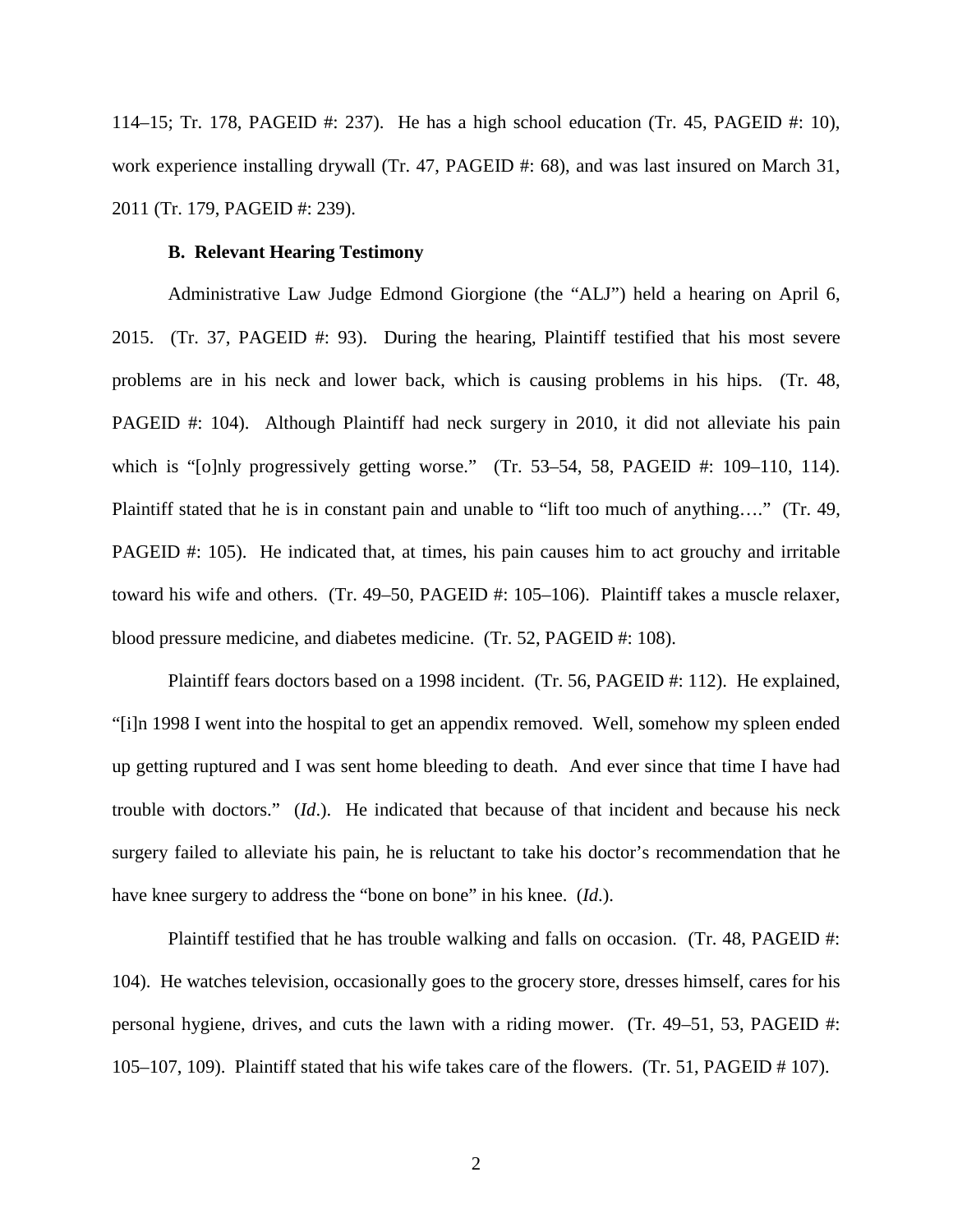Plaintiff stated he's been a beer drinker his "whole life." (Tr. 51, PAGEID #: 107). He testified that "[s]ome days, [he]'ll drink 12 beers, some days [he]'ll drink 2 beers, some days [he]'ll drink 20 beers." (Tr. 51, PAGEID #: 107). However, he does not feel that this drinking has interfered with his life. (Tr. 51–52, PAGEID #: 107–108).

Vocational Expert Michael Klein (the "VE") also testified at the hearing. (Tr. 59, PAGEID #: 115). The VE testified that an individual with Plaintiff's residual functional capacity ("RFC") could not perform Plaintiff's past relevant work. (Tr. 61, PAGEID #: 117). However, the VE opined that, considering the ALJ's restrictions, light jobs would be available in the relevant region, such as small product assembler and labeler, market retail. (*Id*.). In contrast, the VE testified that there would be no competitive work available if the individual had a sedentary profile, was unable to focus on the job for ten minutes out of every hour, or missed two or more days of work per month for medical reasons. (Tr. 62, PAGEID #: 118).

#### **C. Relevant Medical Evidence**

Plaintiff's surgeon Dr. Carolyn S. Neltner examined Plaintiff on February 8, 2010, "one month status post an anterior cervical discectomy with fixation and fusion at C5-6 and C6-7." (Tr. 382, PAGEID #: 444). Plaintiff expressed having some numbness and pain but, "[a]ll in all," he reported feeling "okay.'" (*Id*.). Upon physical examination, Dr. Neltner noted that Plaintiff's voice was strong and clear, his incision was "healing nicely," and he had "a good range of motion to his neck." (*Id*.). She observed that Plaintiff was hypertensive but indicated that Plaintiff's primary physician was making medication changes to get his blood pressure better controlled. (*Id*.). In the assessment and plan, Dr. Neltner stated that Plaintiff was doing "fairly well" and advised him "to gradually increase his activities as tolerated." (*Id*.). She also planned to review films to examine Plaintiff's allograft and hardware. (Tr. 383, PAGEID #: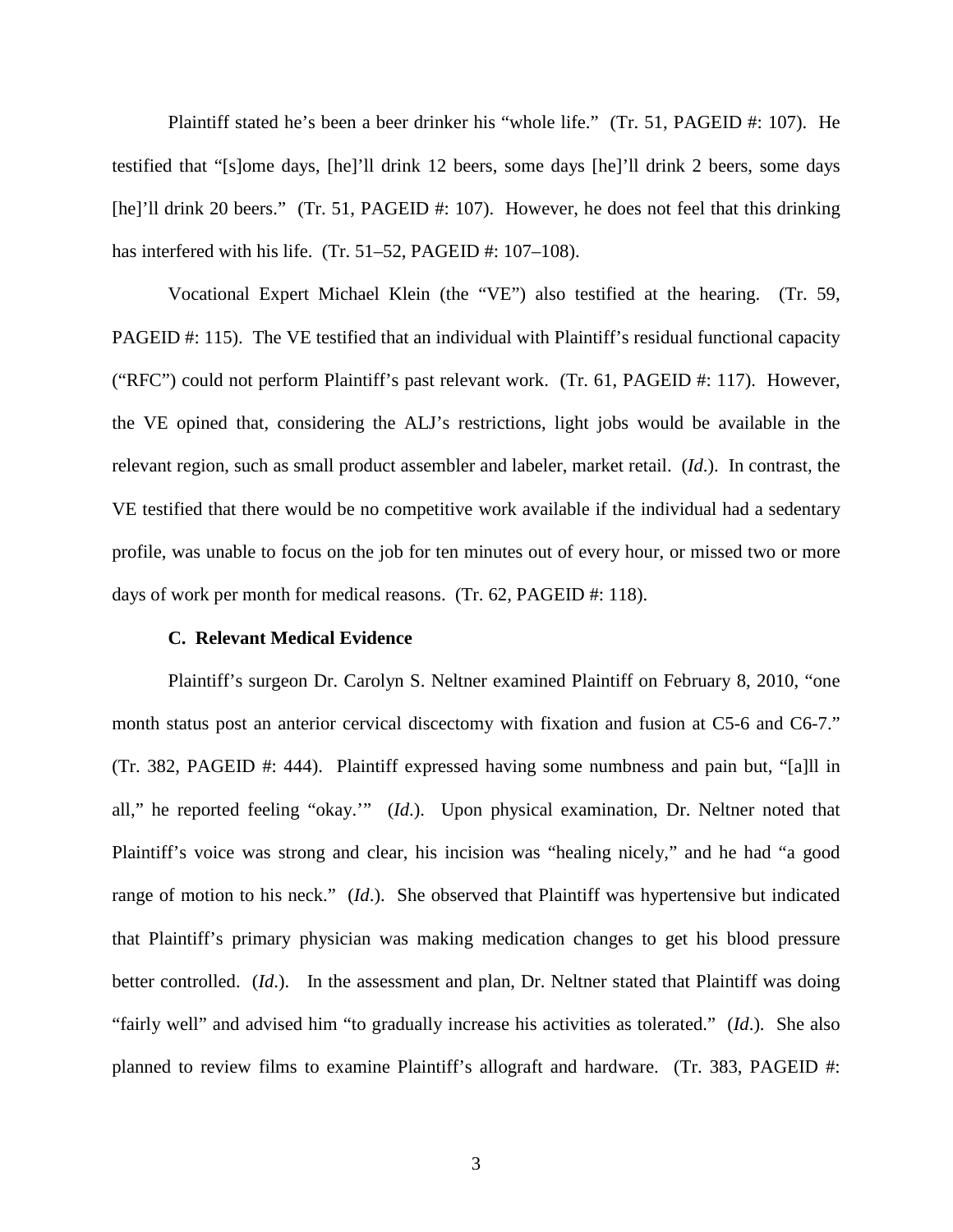445).

At a return visit on March 22, 2010, Dr. Neltner determined that Plaintiff's post-operative data revealed stable alignment and positioning of the allograft and hardware and a normal EMG and nerve conduction velocity study. (Tr. 378, PAGEID #: 440). She suggested that Plaintiff take Aleve if necessary, or Tylenol if he required analgesics. (Tr. 379, PAGEID #: 441). Dr. Neltner further "release[d] Mr. Hauck from active followup." (*Id*.).

On August 30, 2010, Dr. Neltner examined Plaintiff based on his complaints of headaches and posterior cervical pain. (Tr. 517, PAGEID #: 579). Upon review of cervical spine films, Dr. Neltner concluded there was "stable positioning and alignment of [Plaintiff's] graft and hardware at C5-6 and C6-7." (*Id*.). She stated that Plaintiff was "describing pain that [she] thought could potentially be related to sinus disease;" hence, she ordered a CT of his sinuses. (*Id.*). Based on the report, Dr. Neltner "suggested that perhaps [Plaintiff] should meet with an otolaryngologist for further evaluation and possible treatment." (*Id*.).

Dr. Neltner likewise suggested Plaintiff consider taking an over-the-counter antiinflammatory medication and physical therapy. (*Id*.). However, she noted that "Mr. Hauck is not interested in pursuing physical therapy at this time." (Tr. 517–18, PAGEID #: 579–80). Finally, Dr. Neltner stated that she was "not planning on seeing Mr. Hauck back in active follow up at this juncture." (Tr. 518, PAGEID #: 580).

Plaintiff pursued a psychiatric evaluation by Dr. Avneet Hira on August 4, 2010. (Tr. 397, PAGEID #: 459). Plaintiff described his chief complaint as follows: "I have been an alcoholic for the past 30 years and have not had any alcohol in the last 28 days." (*Id*.). Further, in the "social history" section of Plaintiff's psychiatric evaluation report, Dr. Hira noted that Plaintiff's "hobbies include playing pool and golf." (Tr. 398, PAGEID #: 460). Dr. Hira

4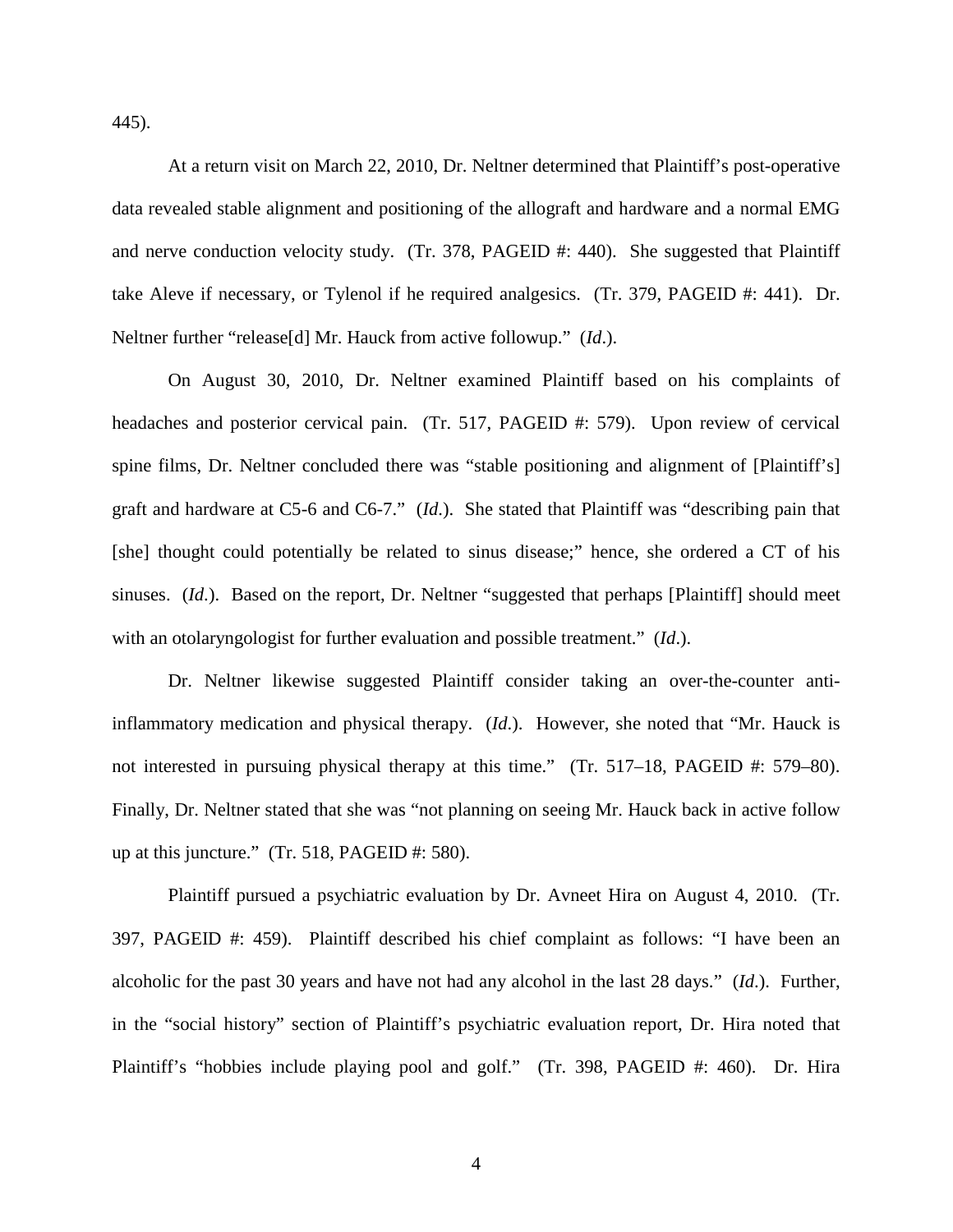described Plaintiff's mood as "anxious" and his affect as "slightly nervous." (*Id*.). Dr. Hira stated that Plaintiff was cooperative, had normal speech and coherent thought processes, and no abnormal movements. (*Id*.).

Plaintiff takes medication for diabetes (Tr. 357, PAGEID #: 419), hypertension (Tr. 363, PAGEID #: 425), and generalized anxiety disorder (Tr. 397, PAGEID #: 159). Nevertheless, the state agency reviewers who examined the evidence related to Plaintiff's conditions determined that Plaintiff was not disabled. (Tr. 65–75, PAGEID #: 122–32; Tr. 77–89, PAGEID #: 134–46).

#### **D. Relevant Portions of the ALJ's Decision**

The ALJ found that Plaintiff last met the insured status requirements of the Social Security Act on March 31, 2011, and he did not engage in substantial gainful activity during the period from his original onset date of December 30, 2008 through his date last insured of March 31, 2011. (Tr. 22, PAGEID #: 78). He concluded that Plaintiff had numerous severe impairments, consisting of degenerative disc disease of the cervical, thoracic, and lumbar spine, diabetes mellitus, and hypertension. (*Id*.). The ALJ also found that, through the date last insured, none of Plaintiff's impairments or combination of impairments met or equaled the severity of one of the listed impairments in 20 CFR Part 404, Subpart P, Appendix 1. (Tr. 24, PAGEID #: 80).

The ALJ further determined that, through the date last insured, Plaintiff had the residual functional capacity to:

perform light work as defined in 20 CFR 404.1567(b) except: lift/carry 20 pounds occasionally and 10 pounds frequently; stand/walk for 6 hours in an 8 hour workday; sit 6 hours in an 8 hour workday; pushing/pulling limited per lift/carry exertional levels; frequent climbing of ramps or stairs; frequent stooping; occasional crawling; no climbing of ladders, ropes or scaffolds; and occasional reaching with the right upper extremity.

(*Id*.). He also determined that Plaintiff was unable to perform any past relevant work through the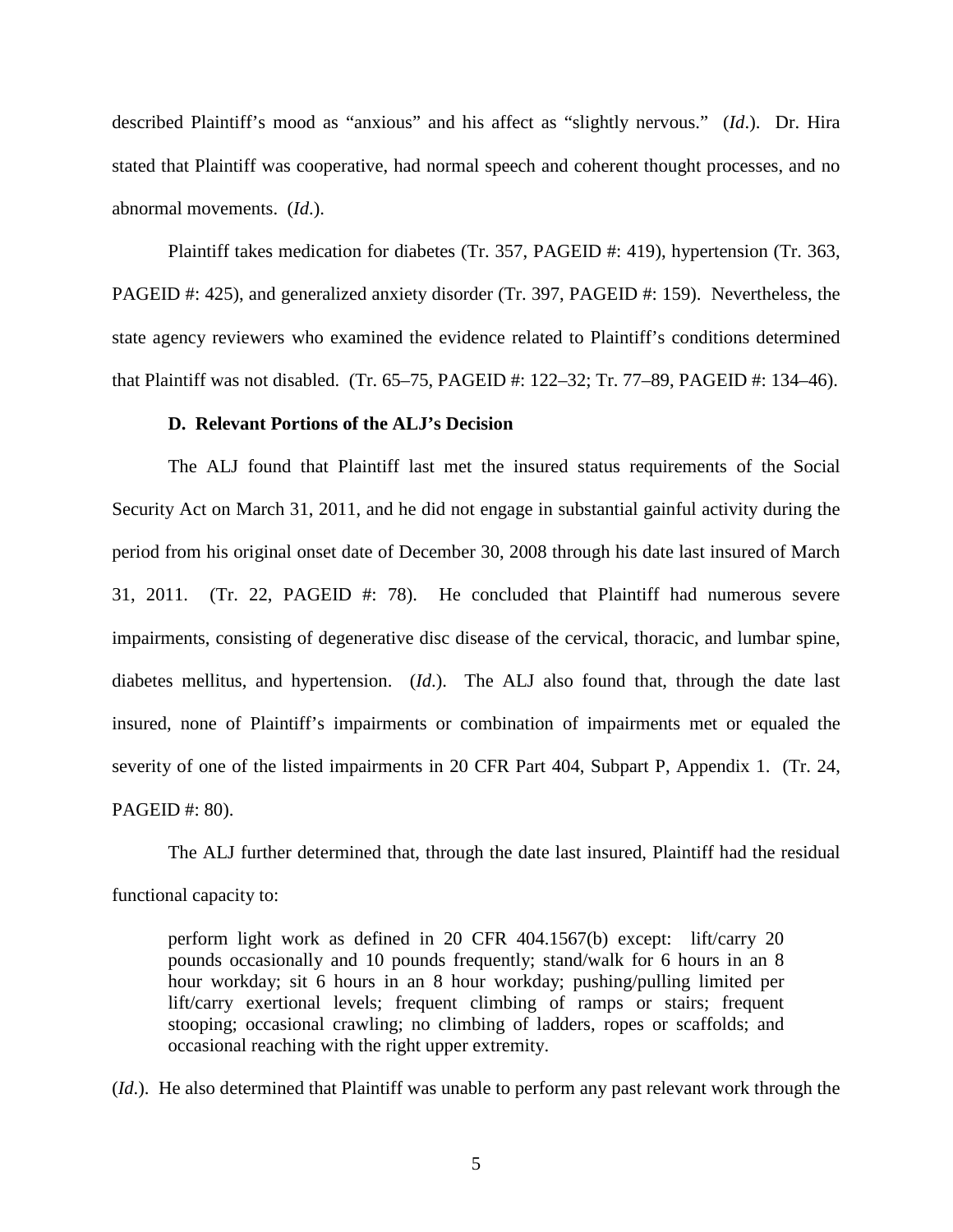date last insured and "was 47 years old, which is defined as a younger individual age 18–49," on the date last insured. (Tr. 28, PAGEID #: 84).

The ALJ noted Plaintiff's high school education and ability to speak English. (*Id*.). He found that transferability of job skills was not material to the disability determination because "using the Medical-Vocational Rules as a framework supports a finding that the claimant is 'not disabled,' whether or not he has transferable job skills." (*Id*.). Ultimately, the ALJ determined that, "[t]hrough the date last insured, considering the claimant's age, education, work experience, and residual functional capacity, there were jobs that existed in significant numbers in the national economy that the claimant could have performed." (*Id*.). Thus, he found that Plaintiff was not under a disability as defined in the Social Security Act at any time from the alleged onset date of December 30, 2008 through March 31, 2011. (*Id*.).

#### **II. LEGAL STANDARD**

Under 42 U.S.C. § 405(g), "[t]he findings of the [Commissioner] as to any fact, if supported by substantial evidence, shall be conclusive. . . ." "[S]ubstantial evidence is defined as 'more than a scintilla of evidence but less than a preponderance; it is such relevant evidence as a reasonable mind might accept as adequate to support a conclusion.'" *Rogers v. Comm'r of Soc. Sec.*, 486 F.3d 234, 241 (6th Cir. 2007) (quoting *Cutlip v. Sec'y of HHS*, 25 F.3d 284, 286 (6th Cir. 1994)). The Commissioner's findings of fact must also be based upon the record as a whole. *Harris v. Heckler*, 756 F.2d 431, 435 (6th Cir. 1985). To that end, the Court must "take into account whatever in the record fairly detracts from [the] weight" of the Commissioner's decision. *Rhodes v. Comm'r of Soc. Sec.*, No. 2:13-cv-1147, 2015 WL 4881574, at \*2 (S.D. Ohio Aug. 17, 2015).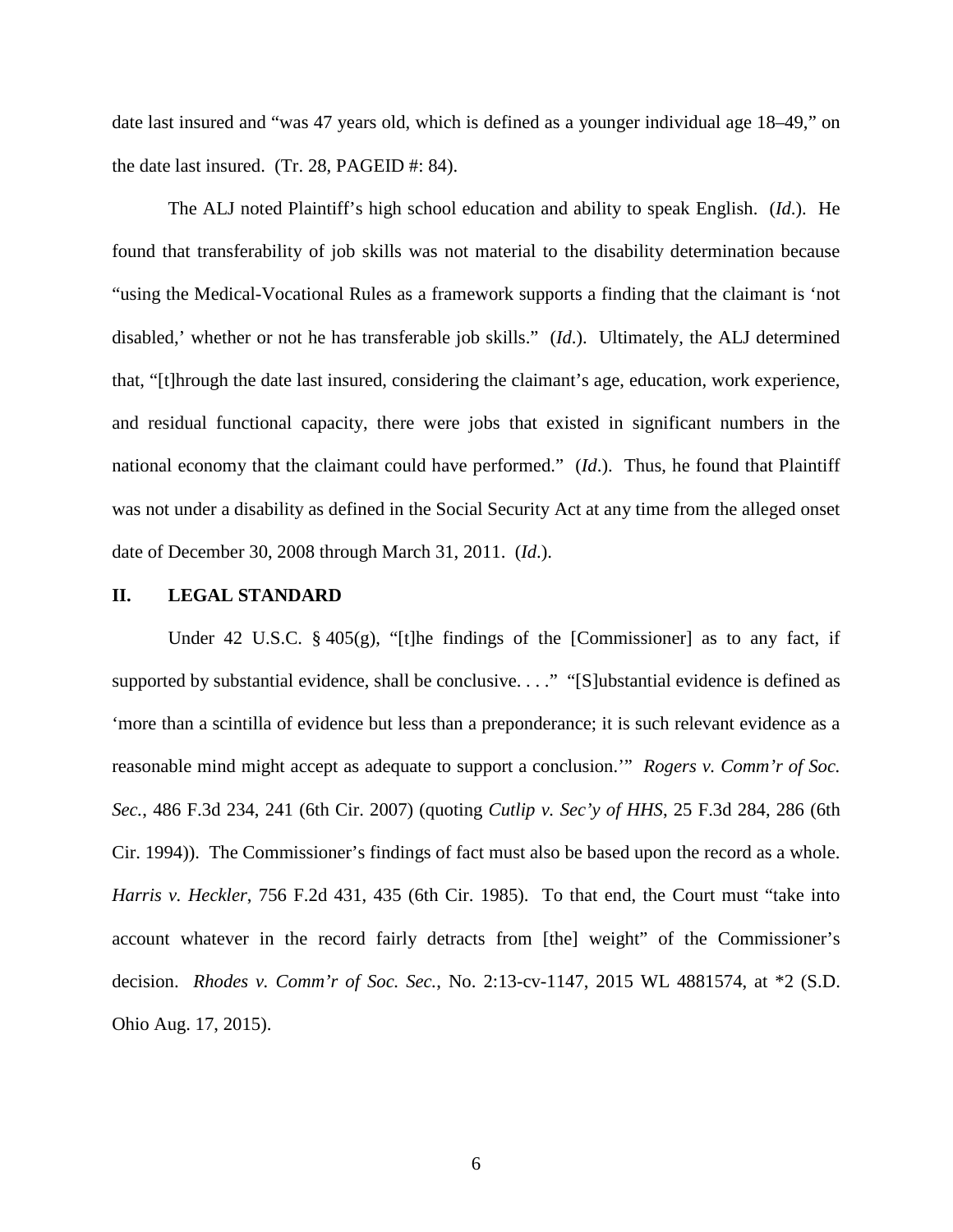## **III. DISCUSSION**

Plaintiff filed an atypical Statement of Errors that centers primarily on his assertion that his impairments are severe enough to have warranted a favorable decision. (*See generally* Doc. 12). Although Plaintiff's Statement of Errors is not entirely clear, the Court will construe it liberally to claim that the ALJ's decision is unsupported by substantial evidence. *See Works ex rel. A.R.W. v. Comm'r of Soc. Sec.*, 886 F. Supp. 2d 690, 697 (S.D. Ohio 2012).

## **A. Plaintiff's Date Last Insured**

A claimant must have sufficient quarters of coverage to be entitled to disability insurance benefits. 42 U.S.C. § 423(a)(1)(A), (c)(1); *see also* 20 C.F.R. § 404.10(a) ("Whether you have the required insured status depends on the number of quarters of coverage (QCs) you have acquired."). A claimant's insured status may expire, *see* 20 C.F.R. § 404.130(b), and the claimant is only entitled to disability benefits if he is able to show that he was "under a disability" within the meaning of the Social Security Act by his date last insured, 20 C.F.R. §§ 404.131(a), 404.320(b)(2); *see Kingery v. Comm'r of Soc. Sec.*, 142 F. Supp. 3d 598, 602 (S.D. Ohio 2015) (citing *Garner v. Heckler*, 745 F.2d 383, 390 (6th Cir. 1984)).

Plaintiff struggles to understand this concept and conflates what he alleges should have been his onset date (a fall in the driveway in 2009) with his date last insured. (Doc. 14 at 3, PAGEID #: 817) ("I do not understand what it means when it is said by S.S.D. that my last insured date was March 2011, if I fell in the driveway in 2009."). Stated simply, Plaintiff questions how he could have paid into social security if he could not work. (*Id*.). The short answer is that Plaintiff's earning records reflected that his coverage continued for a time after he stopped working.

Here, the ALJ found that Plaintiff's earning records demonstrated that he had acquired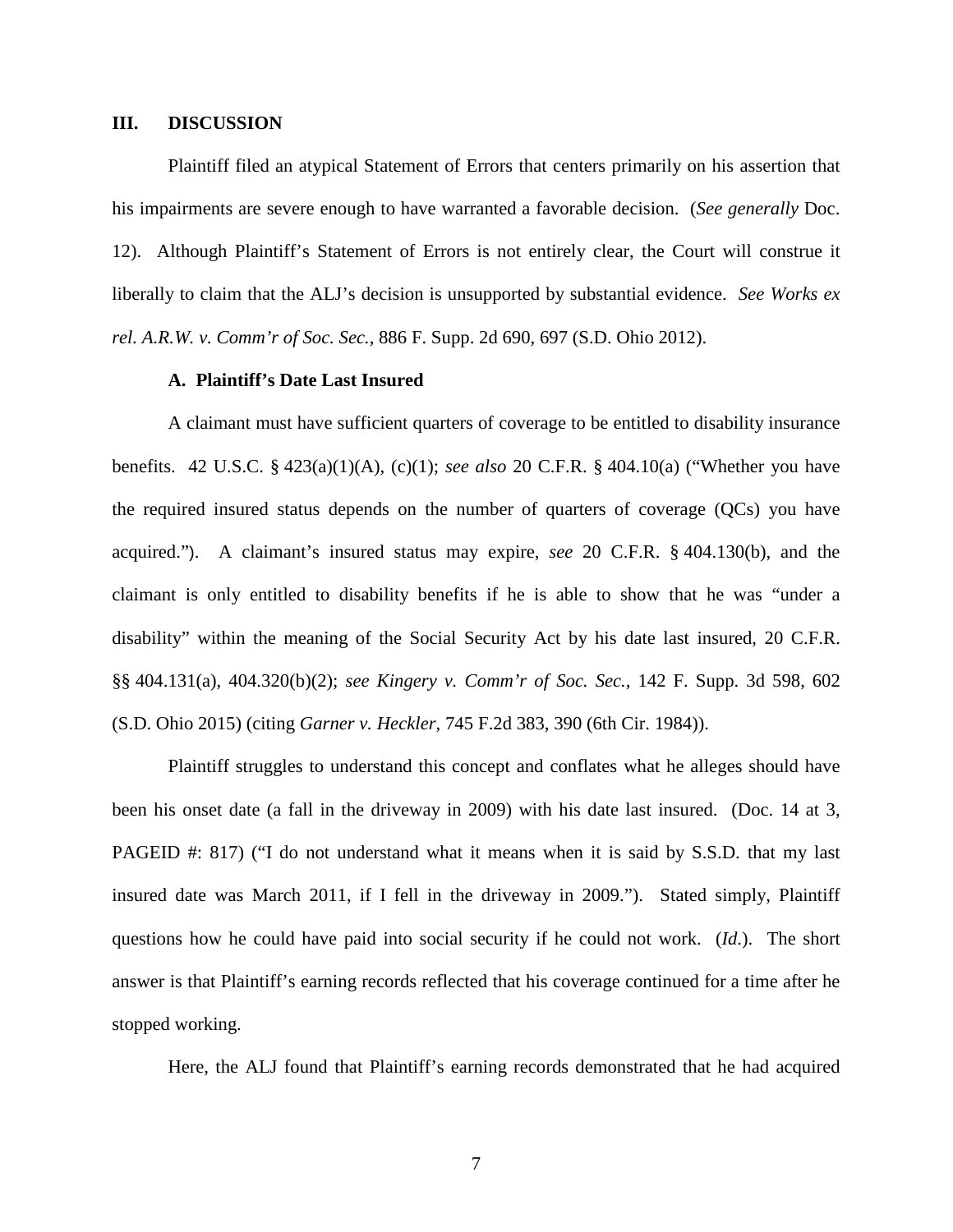sufficient quarters of coverage to remain insured through March 31, 2011. (Tr. 22, PAGEID #: 78). Plaintiff's counsel cited the same date at the hearing before the ALJ. (Tr. 40, PAGEID #: 96) (noting that Plaintiff's date last insured was March 31, 2011). Hence, Plaintiff had the burden of proving that he was disabled under the Social Security Act by that date. *Kingery*, 142 F. Supp. 3d at 602.

How Plaintiff can do so warrants additional discussion. Plaintiff's Statement of Errors claims generally that the ALJ erred in failing to address certain documents, many of which were created after March 31, 2011, his date last insured. These documents include a medical record from Dr. Steven Priano dated 10/18/2013 (Ex. 28F); medical records from Dr. Todd Hamilton dated 12/20/2013–12/23/2013 (Ex. 14F); a "Dr. Report" from Steven Severyn dated 6/17/14; a medical record dated 9/9/2014 (Ex. 16F); medical records of Riverside Methodist Hospital dated 10/8/2014 (Ex. 18F); a medical record of OhioHealth Neurological Physicians dated 12/10/2014–12/15/2014 (Ex. 19F); and a report from Dr. Devol dated 7/5/16. (*Id*. at 4–7). Plaintiff likewise cites residual functional capacity questionnaires dated October 22, 2013 (Ex. 33F) and December 23, 2013 (Ex. 15F). (*Id*. at 9).

However, "the ALJ generally only considers evidence from the alleged disability onset date through the date last insured." *Lowery v. Comm'r of Soc. Sec.*, 886 F. Supp. 2d 700, 716 (S.D. Ohio 2012). Although consideration of evidence obtained after the date last insured is not prohibited, such evidence is only relevant to the extent that it "relate[s] back to the claimant's condition prior to the expiration of [his] date last insured." *Kingery*, 142 F. Supp. 3d at 602. Thus, to the extent that the ALJ failed to give weight to evidence because "it did not relate back to the claimant's functioning prior to his date last insured," his decision was not in error. (Tr. 27, PAGEID #: 83 (giving little weight to the opinions of Dr. Priano and Mr. Hamilton because they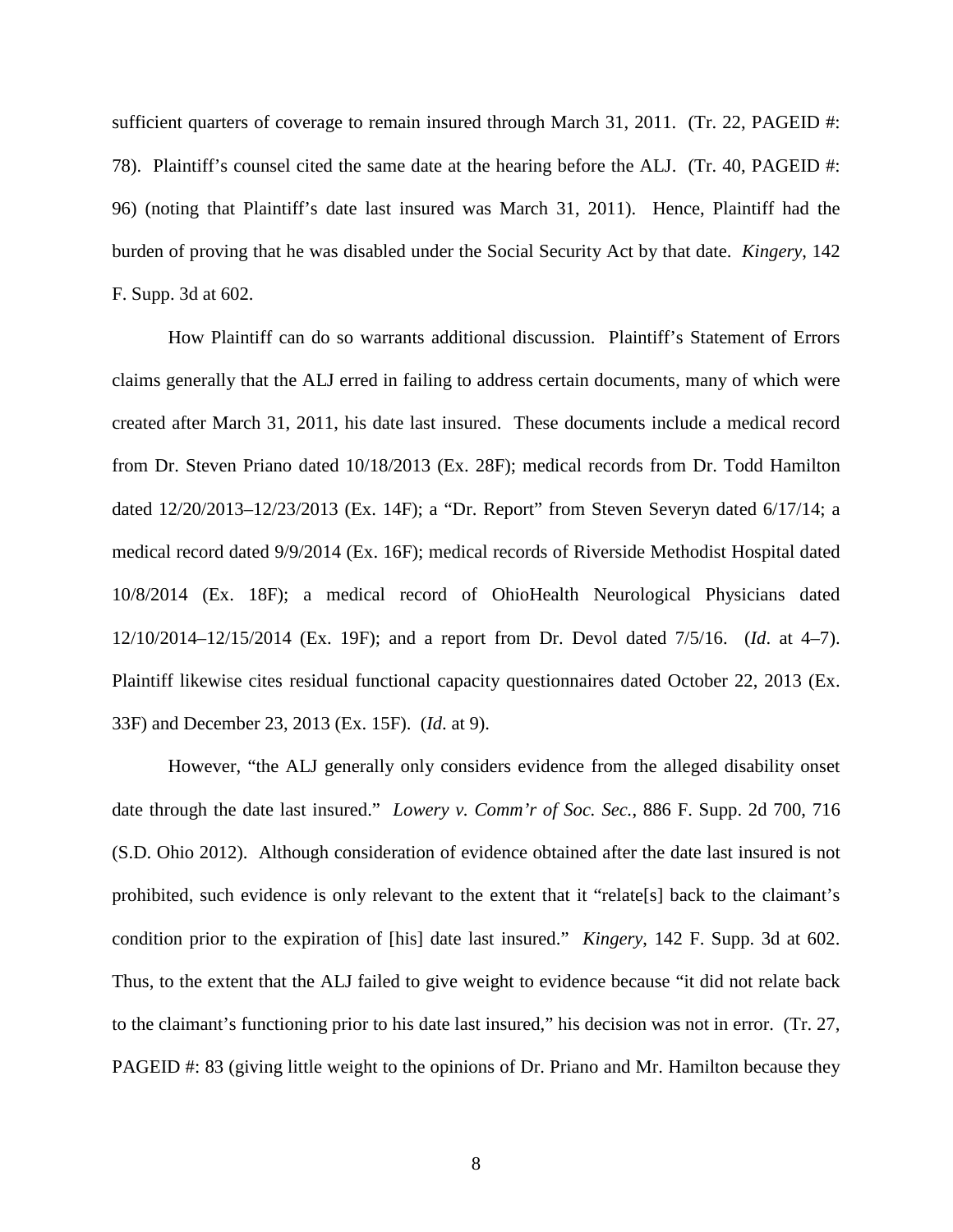did not relate back)).

## **B. The ALJ's Evaluation of the Medical Evidence**

As an initial matter, the Court notes that the ALJ's decision overlooks Plaintiff's amended onset date. Specifically, the ALJ evaluated the period from December 30, 2008 (Plaintiff's original onset date) to March 31, 2011 (the date last insured), but should have evaluated the period from January 5, 2010 (the amended onset date) to March 31, 2011 (the date last insured). (Tr. 29, PAGEID #: 85). However, as Defendant argues, the error was harmless because the ALJ considered the entirety of the relevant period. (*See* Doc. 13 at 3, n. 3, PAGEID #: 806).

In analyzing the relevant medical evidence, the ALJ noted Plaintiff's surgeon, Dr. Neltner, found Plaintiff to be doing "fairly well" following his neck surgery and advised him "to gradually increase his activities as tolerated." (Tr. 25, PAGEID #: 81 (citing Tr. 382, PAGEID #: 382—February 8, 2010 appointment)). The ALJ likewise noted Dr. Neltner's review of postoperative data revealed stable alignment and positioning of the allograft and hardware and normal EMG and nerve conduction velocity study. (*Id.* (citing Tr. 378, PAGEID #: 440—March 22, 2010 appointment)). These determinations, the ALJ observed, led Dr. Neltner to "release Mr. Hauck from active follow up." (*Id*.).

Although the ALJ noted Plaintiff's subsequent visit to Dr. Neltner in August 2010 due to headaches and posterior cervical pain, he cited Dr. Neltner's ultimate conclusion that stable alignment and positioning of the allograft and hardware remained. (Tr. 26, PAGEID #: 83 (*see* Tr. 517, PAGEID #: 579)). The ALJ also cited Dr. Neltner's opinion that Plaintiff's complaints could be attributable to his sinuses, statement that Plaintiff was "not interested in pursuing physical therapy at this time," and indication that she was "not planning on seeing Mr. Hauck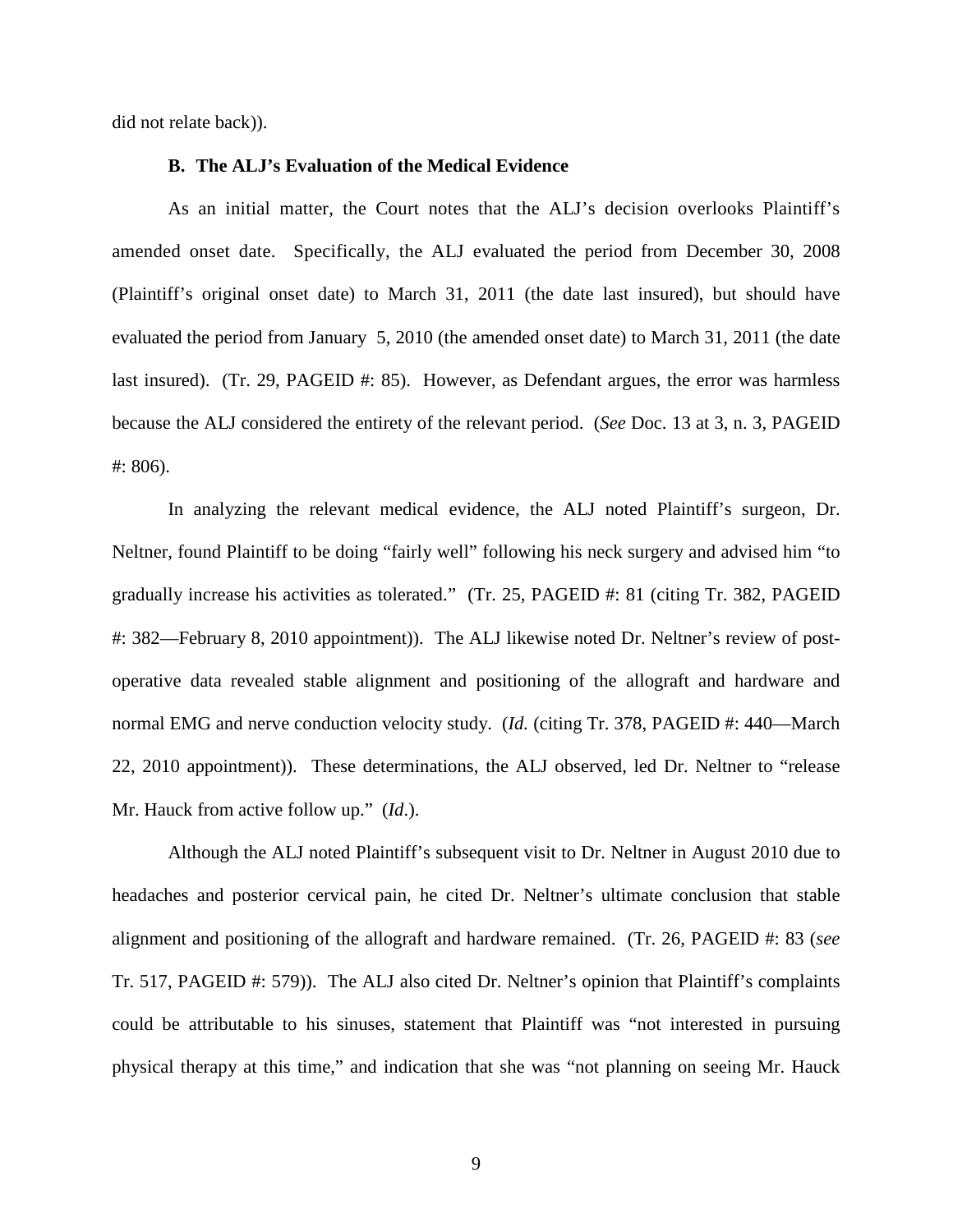back in active follow up at this juncture." (*Id*.). The ALJ further discussed imaging of Plaintiff's lumbar and thoracic spine in February 2010 and physical examination findings which he considered supportive of a conclusion that Plaintiff is capable of performing light work. (Tr. 26, PAGEID #: 82). As for Plaintiff's diabetes and hypertension, the ALJ cited evidence showing that Plaintiff's conditions were controlled by medication prior to the expiration of his date last insured. (*Id*.).

Turning to Plaintiff's mental impairments, the ALJ examined Plaintiff's psychiatric evaluation by Dr. Hira on August 4, 2010. (Tr. 26, PAGEID #: 82). The ALJ discussed Dr. Hira's notations that Plaintiff self-reported alcoholism for thirty years (but was alcohol free for twenty-eight days prior to the evaluation) and his mood was anxious and slightly nervous. (*Id*.; *see* Tr. 397–98, PAGEID #: 159–60). The ALJ cited Dr. Hira's findings that Plaintiff was "cooperative with normal speech, coherent thought processes and no abnormal movements." (Tr. 27, PAGEID #: 83). The ALJ observed that, although Plaintiff's family physician had prescribed him Celexa, "[t]here is no indication that the claimant sought mental health counseling or psychiatric treatment prior to his date last insured." (*Id*.; *see also id*. (adding that Plaintiff was evaluated for psychosis in the emergency room in August 2010, but "the attending psychiatrist was unable to find any psychiatric symptoms that he found distressing and concluded that the claimant's complaint were organic in nature instead of psychiatric")). Finally, the ALJ assigned great weight to the state agency psychological consultants who opined that Plaintiff did not have a severe mental impairment. (*Id*.).

Plaintiff claims that the ALJ's analysis of the medical evidence is deficient. At base, Plaintiff insists that his conditions are severe enough to warrant disability (*see generally* Docs. 12, 14) and asserts that his physicians aren't telling the whole story (*see, e.g.*, Doc. 12 at 5 ("I did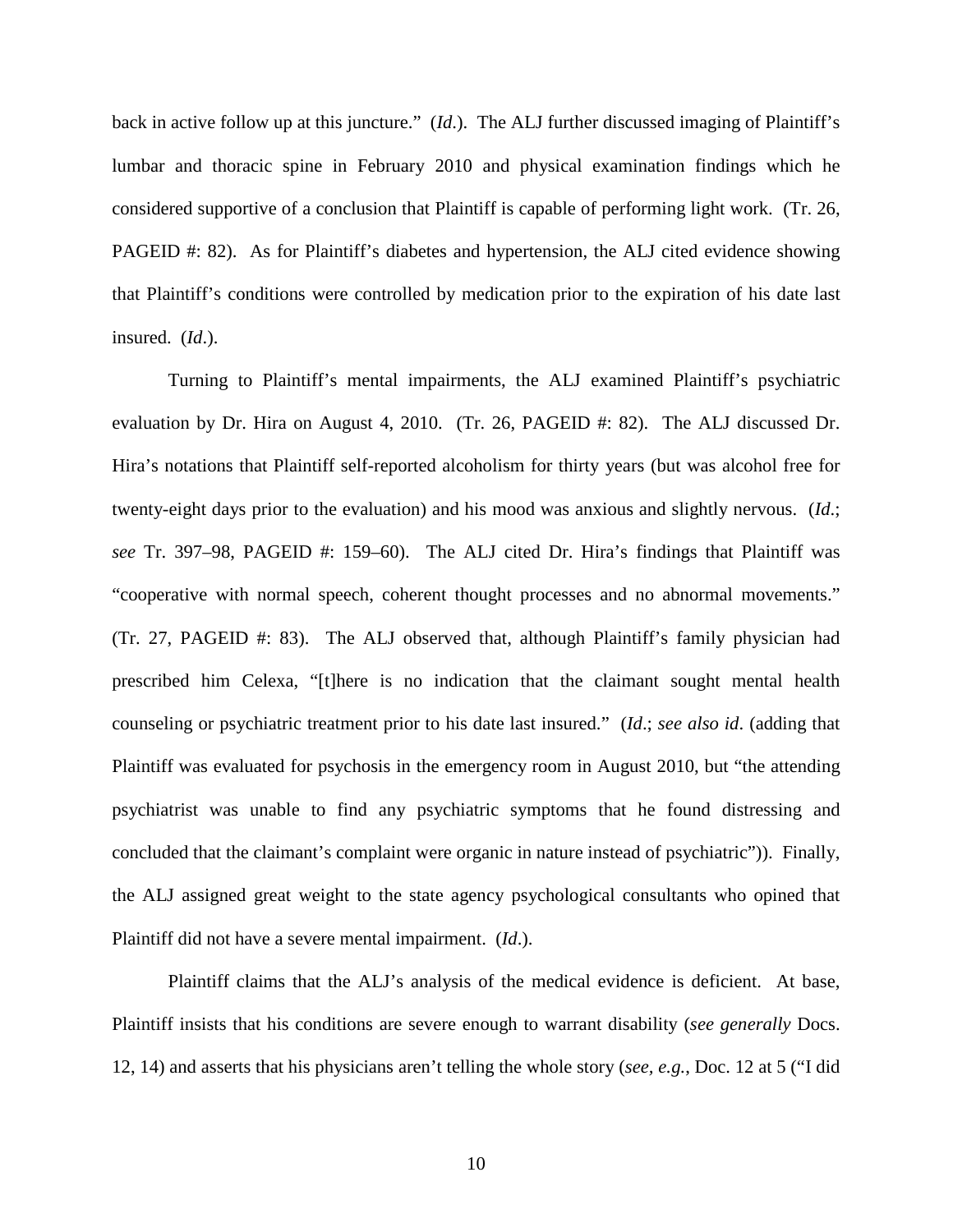not reject physical therapy. My neck hurts so bad I do not want anyone to touch it")). Those assertions alone do not fairly detract from the weight of the decision. *See Rhodes*, 2015 WL 4881574, at \*2; *see also Patrick v. Comm'r of Soc. Sec.*, No. 2:14-cv-2346, 2016 WL 67522, at \*2 (S.D. Ohio Jan. 6, 2016) (quoting *Her v. Comm'r of Soc. Sec.*, 203 F.3d 388, 389–90 (6th Cir. 1999) ("Even if the evidence could also support another conclusion, the decision of the Administrative Law Judge must stand if the evidence could reasonably support the conclusion reached.")). Further, Plaintiff's apparent belief that the ALJ was obligated to discuss each exhibit (*see, e.g.*, *id*. at 4 "I cannot find any comments or facts … on this exhibit") is inconsistent with the relevant law. *See, e.g., Sito v. Comm'r of Soc. Sec.*, 229 F. Supp. 3d 633, 644 (N.D. Ohio 2017) ("As the Sixth Circuit observed in *[Simons v. Barnhart](https://1.next.westlaw.com/Link/Document/FullText?findType=Y&serNum=2005545783&pubNum=0006538&originatingDoc=I7bb97c80dd4e11e6960ceb4fdef01e17&refType=RP&originationContext=document&transitionType=DocumentItem&contextData=(sc.Search))*, "an ALJ is not required to discuss all the evidence submitted, and an ALJ's failure to cite specific evidence does not indicate that it was not considered.") (internal footnotes omitted).

Based on the foregoing, the ALJ reasonably relied on the relevant medical evidence in concluding that Plaintiff is capable of performing light work. To the extent that Plaintiff cites any evidence prior to his date last insured, he fails to explain how it reflects any limitation unaccounted for by the ALJ.

#### **C. Additional Argument**

Plaintiff also complains that he has requested but has not received a "voice recording" of his April 6, 2015 hearing before the ALJ. (Doc. 12 at 10, PAGEID #: 781). Plaintiff explains that he is requesting the recording because he "would like to hear [his] voice saying:"

A. Pg. 15-51 of Transcript

I assumed yard work meant mowing lawn. I also said my wife has a flower garden she takes care of it. I mow lawn with a riding mower. Used to do it in 1½ hours. Now it takes me 3 to 7 days.

B. Exhibit 11F Pg. 2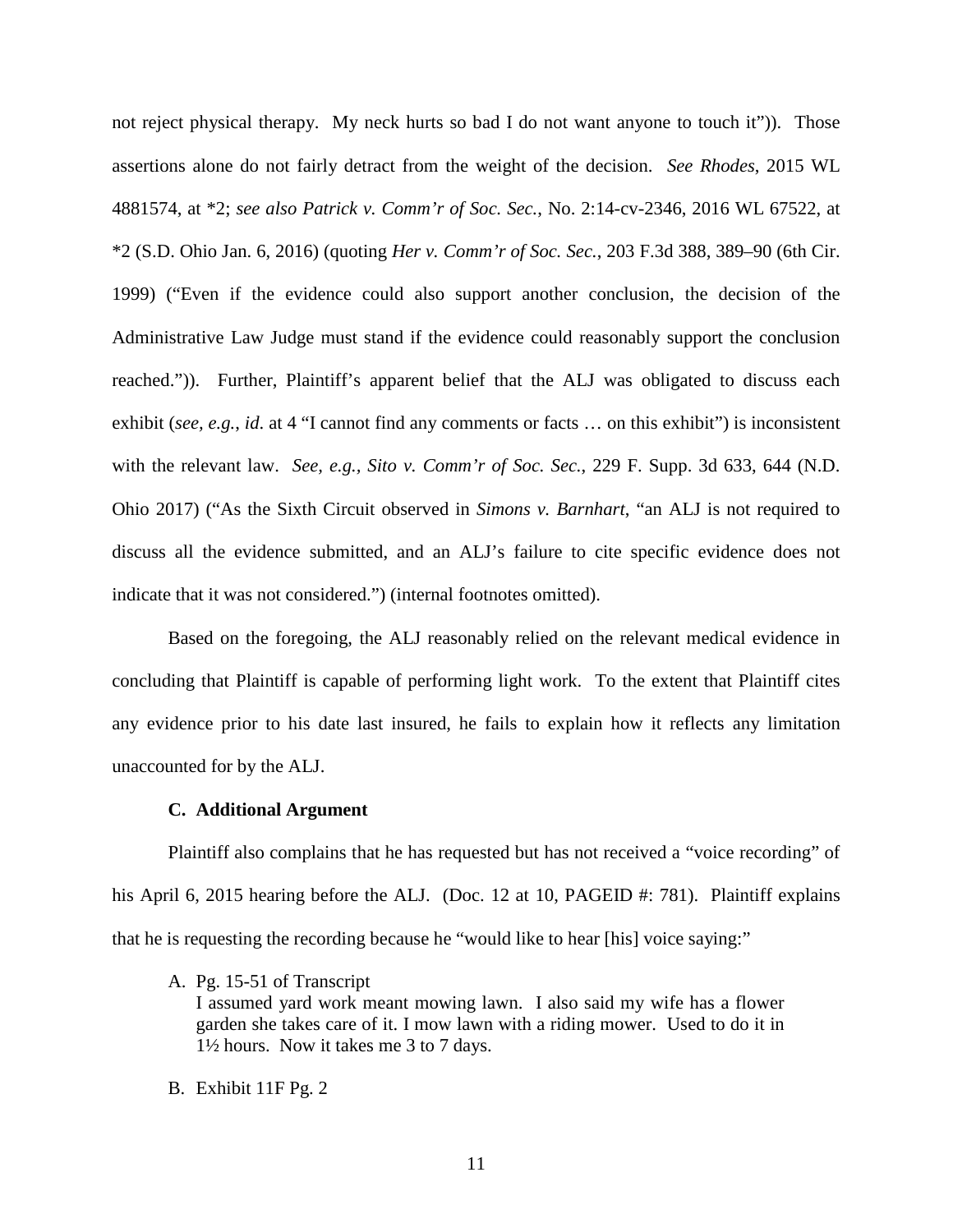It has been suggested I made a comment that I play golf in the Decision Jurisdiction and Procedural History, when in fact, if I made any comment about golf it would have been, I used to like to play golf. If I in fact was asked if I play golf, I would have said I have not played golf since before 2008. I would not. Could not move my head, neck, back or hips in that motion since before 2008. This upsets me because I used to love to play golf. In fact I loved to work hard and play hard.

(*Id*.; *see also id*. at 9, PAGEID #: 780 ("I did not say I played golf. I did not say I do gardening."); Doc. 14 at 5–6, PAGEID #: 819–20 (noting that he played golf prior to his injury)). Plaintiff's request is based on his belief that the ALJ erred in his consideration of Plaintiff's activities of daily living. (Doc. 13 at 8, PAGEID #: 811).

The hearing testimony concerning "yard or garden work" is as follows:

- Q. Do you do any yard or garden work?
- A. Yes, sir. I try to—I live in the middle of the woods. It used to take me about an hour and a half to cut my lawn, now it takes me two or three days. My son helps me a little bit with that. That's pretty much all the yard work I do. My wife does flowers and stuff out there.

(Tr. 51, PAGEID #: 107). Further, in the "social history" section of Plaintiff's psychiatric

evaluation report, Dr. Hira noted that Plaintiff's "hobbies include playing pool and golf." (Tr.

398, PAGEID #: 460).

In determining that Plaintiff has a "mild limitation" in his activities of daily living, the

ALJ found:

The claimant is independent in his activities of daily living as he resides with his wife and two children. The claimant testified that he is able to do household chores such as cleaning, yard work, and gardening slowly. The claimant also testified that he is able to drive, grocery shop with his wife and attend to his personal grooming. Lastly, the claimant reportedly engages in hobbies such as playing pool and golf.

 (Tr. 23, PAGEID #: 79). Defendant admits that "the ALJ did mistakenly note that Plaintiff did some gardening," but argues that the ALJ "reasonably considered that Plaintiff did some yard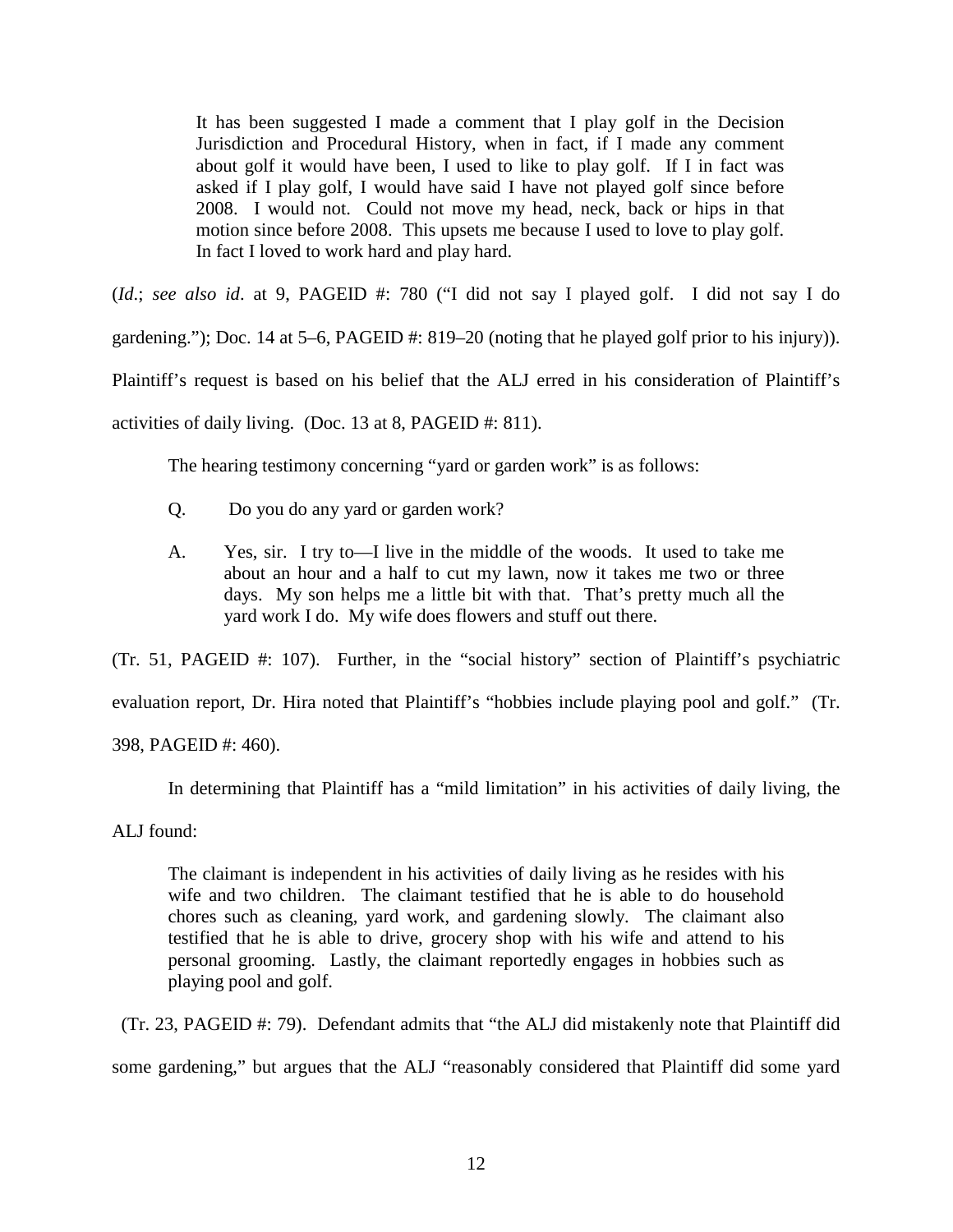work and acknowledged that it was done 'slowly.'" (Doc. 13 at 9, PAGEID #: 812). Defendant further argues it was reasonable for the ALJ to consider Dr. Hira's report and "[t]here is no indication that Plaintiff was unable to do these hobbies after 2008, as Plaintiff now claims, from the medical record." (*Id*.).

Here, the ALJ found Plaintiff had just a mild limitation in daily living, given that he retained the ability to, *inter alia*, drive, clean, shop, and take care of his personal grooming. (*See* Tr. 23, PAGEID #: 79). Even assuming the ALJ improperly found that Plaintiff could "garden[ ] slowly" and play golf, this Court has no reason to believe that the ALJ would have reached a different result absent those considerations. Thus, any error is harmless and does not constitute an adequate reason to remand. *See Webb v. Comm'r of Soc. Sec.*, 2016 WL 791453, at \*7, n.3 (N.D. Ohio Jan. 26, 2016) (citing *Keeton v. Comm'r of Soc. Sec.*, 583 Fed. App'x 515, 524 (6th Cir. 2014) ("finding it appropriate to affirm an ALJ's decision based on mistakes where mistakes constituted harmless error and the 'agency would have made the same ultimate finding with the erroneous finding removed from the picture.'") (citations omitted)); *see also Shkabari v. Gonzalez*, 427 F.3d 324, 328 (6th Cir. 2005) ("[N]o principle of administrative law or common sense requires us to remand a case in quest of a perfect opinion unless there is reason to believe that the remand might lead to a different result.") (citation omitted)).

#### **IV. CONCLUSION**

Based on the foregoing, the Court finds that the ALJ acted within his "zone of choice" in concluding that Plaintiff is not disabled within the meaning of the Social Security Act. *See Felisky v. Bowen*, 35 F.3d 1027, 1035 (6th Cir. 1994). Because the ALJ's decision is supported by substantial evidence, it is **RECOMMENDED** that the Court **OVERRULE** Plaintiff's Statement of Errors and **AFFIRM** the Commissioner's decision.